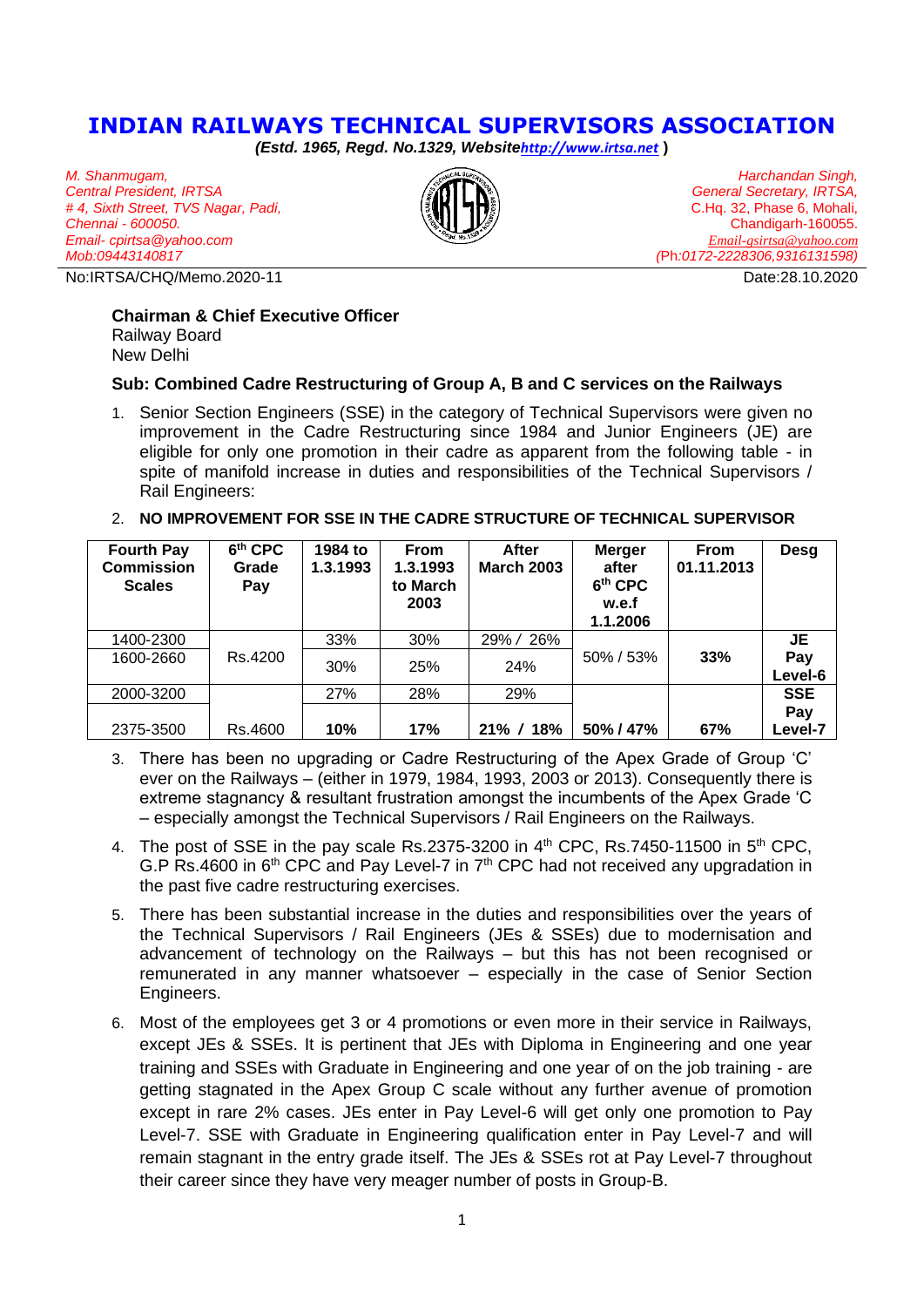- 7. Less than 2% of Technical Supervisors (entering with Diploma or Degree in Engineering) - reach Group B level and only a small fraction thereof reach Group A level – due to very meager number of Posts in Group A & B vis-à-vis Group 'C' and nonimplementation of DoPTs orders regarding Classification of Posts – issued after the last five Pay Commissions on the Railways. Large majority of Technical Supervisors do not get promotion to the Gazetted cadre except in a very few cases and that too at the fag end of their career. Even after acquiring long years of experience and expertise they remain and mostly retire in the Supervisory cadre itself.
- 8. Terms of reference of Cadre Restructuring Committees have not allowed the CRC Committees to do the cadre restructure exercise in pan-railways approach taking all management & cadre issue into cognizance. Instead work of CRC committee had been restricted to Group 'C' defeating basic purpose of CRC.
- 9. In the new scenario of high speed train operation, technological improvements, improved passenger amenities, handling of higher volume of traffic etc. and management requirements thereof, it is requested that Combined "Cadre Restructuring" of posts in Group 'A', 'B' & 'C' may please be considered to upgrade adequate number of Group C posts to Group A & B – to fully meet with the job requirements of the posts of Technical Supervisors on Railways – keeping in view the following facts:
- 10. In the Technical Departments of Engineering, Mechanical, Electrical, Signal & Telecommunications and Stores, only 3447 Group B posts for 7.77 lakh posts of Group C & D, i.e. just 0.44% posts are available in Group-B - as indicated in the Tables below:

|                   |       |       |          |        |          |        |        | % Gr C & |
|-------------------|-------|-------|----------|--------|----------|--------|--------|----------|
|                   | Gr-A  | Gr-B  | Gr-C     | Gr-D   | Total    | % Gr-A | % Gr-B | D        |
| Engineering       | 1654  | 1401  | 235462   | 44211  | 282728   | 0.59%  | 0.50%  | 98.92%   |
| S&T               | 685   | 589   | 52201    | 4571   | 58046    | 1.18%  | 1.01%  | 97.81%   |
| <b>Mechanical</b> | 946   | 544   | 258496   | 7941   | 267927   | 0.35%  | 0.20%  | 99.44%   |
| <b>Electrical</b> | 812   | 558   | 146512   | 7784   | 155666   | 0.52%  | 0.36%  | 99.12%   |
| <b>Stores</b>     | 494   | 355   | 16886    | 3388   | 21123    | 2.34%  | 1.68%  | 95.98%   |
| <b>Total</b>      | 4,591 | 3.447 | 7,09,557 | 67,895 | 7,85,490 | 0.58%  | 0.44%  | 98.98%   |

11. **Analysis of Staff Strength in the Technical departments of IR as on 31st March 2019**

*(Ref: Indian Railways Annual Statistical Statement for the year 2018-19)*

- 12. In fact, number of Group-B posts in Technical departments of Railways had witnessed negative growth. It was reduced from 4274 to 3447 between the year 2009 and 2019. Thus strength of Group-B posts was reduced by 20% in a period of ten years.
- 13. In spite of more complex nature of duties and higher responsibilities on account of requirements of Safety & modernisation, Railways have the lowest %age of Gazetted posts in Group A & B vis-à-vis total strength - in comparison to total strength of all Central Government departments.

| Group wise sanctioned posts as on March 2018 |                        |                               |                        |                               |  |
|----------------------------------------------|------------------------|-------------------------------|------------------------|-------------------------------|--|
|                                              |                        | <b>All Central Government</b> | <b>Indian Railways</b> |                               |  |
| Group                                        | Sanctioned<br>Strength | % to total<br><b>Strength</b> | Sanctioned<br>Strength | % to total<br><b>Strength</b> |  |
| Group-A                                      | 123932                 | 3.3%                          | 13662                  | 0.91%                         |  |
| Group-B (Gaz)                                | 131269                 | 8.7%                          | 5318                   | 0.39%                         |  |
| Group-B(NG)                                  | 200080                 |                               | 520                    |                               |  |
| Group-C&D                                    | 3347498                | 88.0%                         | 1488094                | 98.70 %                       |  |
|                                              | 3802779                |                               | 1507594                |                               |  |